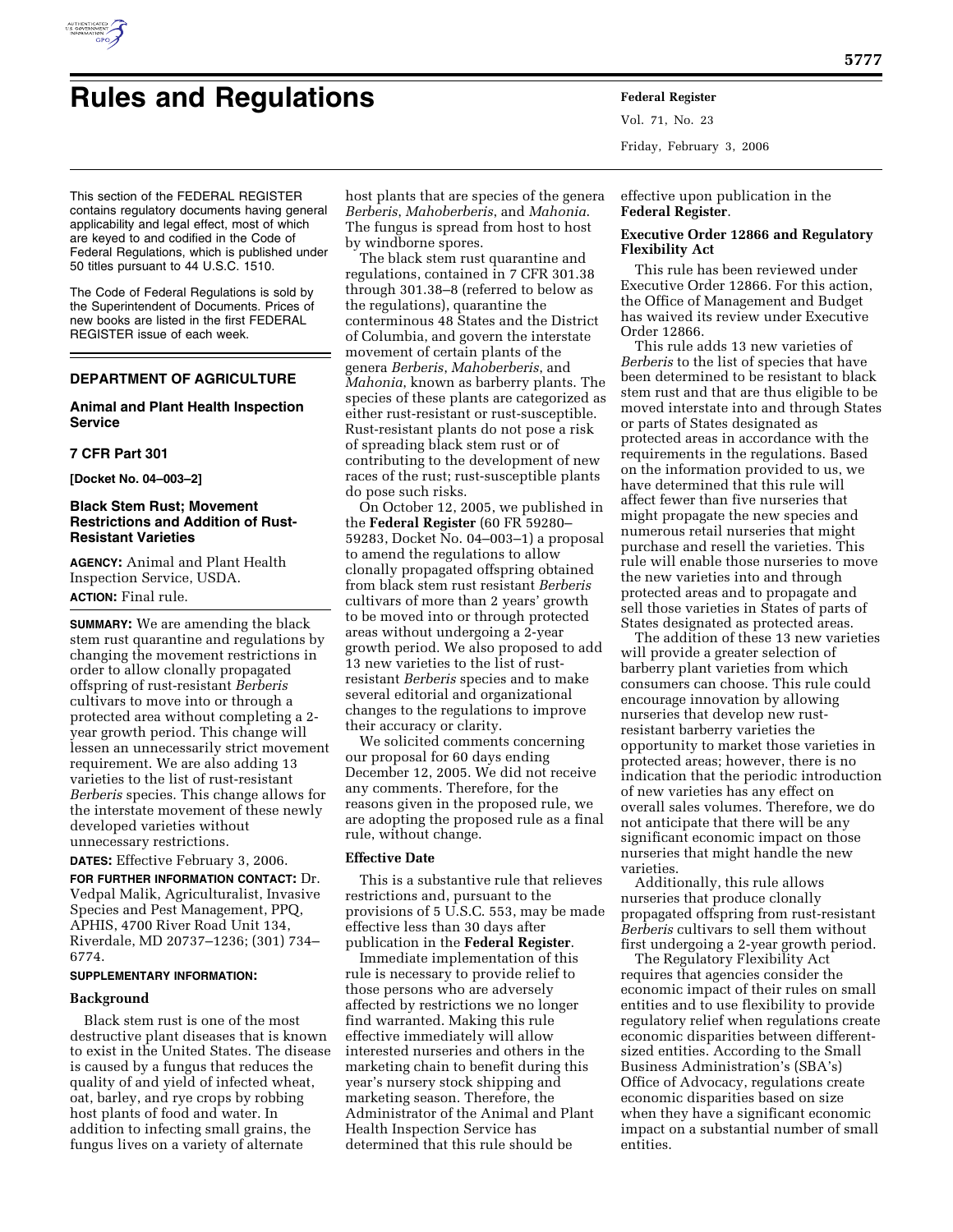Plant nursery farms and greenhouses are classified as small businesses if they receive less than \$750,000 in annual sales receipts. According to the 1997 Census of Agriculture, an average U.S. nursery had annual sales of approximately \$160,000. Therefore, it appears that the majority of U.S. nurseries qualify as small businesses under SBA's standards.

Those nurseries that produce rustresistant *Berberis* varieties will benefit from this rule in that they will not have to undergo a 2-year waiting period before they are able to sell the clonally propagated offspring of rust-resistant *Berberis* cultivars in protected areas or move those plants through protected areas. While we are unable to qualify those benefits without knowing the number of entities that may avail themselves of this relaxation of movement related restrictions for clonally propagated rust-resistant *Berberis* plants, we do not expect that the savings in production costs will be significant.

Under these circumstances, the Administrator of the Animal and Plant Health Inspection Service has determined that this action will not have a significant economic impact on a substantial number of small entities.

## **Executive Order 12372**

This program/activity is listed in the Catalog of Federal Domestic Assistance under No. 10.025 and is subject to Executive Order 12372, which requires intergovernmental consultation with State and local officials. (See 7 CFR part 3015, subpart V.)

## **Executive Order 12988**

This final rule has been reviewed under Executive Order 12988, Civil Justice Reform. This rule: (1) Preempts all State and local laws and regulations that are inconsistent with this rule; (2) has no retroactive effect; and (3) does not require administrative proceedings before parties may file suit in court challenging this rule.

## **Paperwork Reduction Act**

This final rule contains no information collection or recordkeeping requirements under the Paperwork Reduction Act of 1995 (44 U.S.C. 3501 *et seq.*).

#### **List of Subjects in 7 CFR Part 301**

Agricultural commodities, Plant diseases and pests, Quarantine, Reporting and recordkeeping requirements, Transportation.

■ Accordingly, we are amending 7 CFR part 301 as follows:

# **PART 301—DOMESTIC QUARANTINE NOTICES**

■ 1. The authority citation for part 301 continues to read as follows:

**Authority:** 7 U.S.C. 7701–7772 and 7781– 7786; 7 CFR 2.22, 2.80, and 371.3.

Section 301.75–15 also issued under Sec. 204, Title II, Pub. L. 106–113, 113 Stat. 1501A–293; sections 301.75–15 and 301.75– 16 also issued under Sec. 203, Title II, Pub. L. 106–224, 114 Stat. 400 (7 U.S.C. 1421 note).

■ 2. Section 301.38–1 is amended as follows:

■ a. By adding, in alphabetical order, a definition of *clonally propagated* to read as set forth below.

■ b. In the definition of *protected area*, by removing the citation ''§ 301.38–3(c)'' and adding the citation ''§ 301.38–3(d)'' in its place.

■ c. In the definition of *rust-resistant plants*, by removing the word ''species'' and by removing the citation ''§ 301.38–  $2(a)(2)$  and  $(a)(3)$ " and adding the citation " $\S 301.38 - 2(a)(1)$  and  $(a)(2)$ " in its place.

■ d. In the definition of *rust-susceptible plants*, by removing the word ''species'' and by removing the citation ''§ 301.38–  $2(a)(2)$  and  $(a)(3)$ " and adding the citation ''§ 301.38–2(a)(1) and (a)(2)'' in its place.

■ e. In the definition of *regulated article*, by removing the words ''through (a)(4)'' and adding the words ''through (a)(3)'' in their place and by removing the citation " $\S 301.38-2(a)(5)$ " and adding the citation " $\S 301.38-2(a)(4)$ " in its place.

## **§ 301.38–1 Definitions.**

\* \* \* \* \* *Clonally propagated*. Reproduced asexually through cuttings, tissue culture, suckers, or crown division. For the purposes of this subpart, a *Berberis*  plant will be considered clonally propagated only if its parent stock is, or was derived from, a seed-propagated black stem rust-resistant plant of more than 2 years' growth.

\* \* \* \* \*

■ 3. Section 301.38–2 is amended as follows:

■ a. By removing paragraph (a)(1) and redesignating paragraphs (a)(2) through  $(a)(5)$  as paragraphs  $(a)(1)$  through  $(a)(4)$ , respectively.

■ b. In newly redesignated paragraph (a)(1), by adding the words ''and varieties'' after the word ''species'' and by adding, in alphabetical order, 13 new entries to the list of rust-resistant species to read as set forth below. ■ c. In newly redesignated paragraph (a)(2), by adding the words ''and varieties'' after the word ''species''.

■ d. By revising newly redesignated paragraph (a)(3) to read as set forth below.

■ e. In newly redesignated paragraph (a)(4), by removing the words ''through (a)(4)'' and adding the words ''through  $(a)(3)$ " in their place.

■ f. In paragraph (b), in both the first and second sentences, by removing the words ''(a)(2) or (a)(3)'' and adding the words  $"$ (a)(1) or (a)(2)" in their place.

# **§ 301.82–2 Regulated articles.**

|          |         | (a) * * *     |         |                        |                               |
|----------|---------|---------------|---------|------------------------|-------------------------------|
|          |         | $(1) * * * *$ |         |                        |                               |
|          |         |               |         |                        | B. thunbergii 'Admiration'    |
| $\star$  | $\star$ |               | ÷       | $\star$                |                               |
|          |         |               |         |                        | B. thunbergii 'Crimson Ruby'  |
| $\star$  | $\star$ |               | ÷       | $\star$                | $\star$                       |
|          |         |               |         |                        | B. thunbergii 'Golden Carpet' |
|          |         |               |         |                        | B. thunbergii 'Golden Devine' |
| $\star$  | $\star$ |               | ÷       | ÷                      |                               |
|          |         |               |         |                        | B. thunbergii 'Golden Rocket' |
|          |         |               |         |                        | B. thunbergii 'Golden Ruby'   |
| $\ast$   |         |               |         |                        |                               |
|          |         |               |         | B. thunbergii 'Maria'  |                               |
| $\star$  | $\star$ |               | $\star$ | ÷                      | $\star$                       |
|          |         |               |         |                        | B. thunbergii 'Pow Wow'       |
|          |         |               |         |                        | B. thunbergii 'Red Carpet'    |
|          |         |               |         |                        | B. thunbergii 'Red Rocket'    |
|          |         |               |         |                        | B. thunbergii 'Rosy Rocket'   |
| $\ast$   | ÷       |               | ÷       | ÷                      |                               |
|          |         |               |         | B. thunbergii 'Talago' |                               |
| $\star$  | $\star$ |               | $\star$ | $\star$                | $\star$                       |
|          |         |               |         |                        | B. thunbergii 'Tiny Gold'     |
| $^\star$ |         |               | $\star$ | $\star$                |                               |
|          |         |               |         |                        |                               |

(3) All plants, seeds, fruits, and other plant parts capable of propagation from rust-susceptible species and varieties of the genera *Berberis*, *Mahoberberis*, and *Mahonia*, except *Mahonia* cuttings for decorative purposes.

\* \* \* \* \*

# **§ 301.38–3 [Amended]**

■ 4. In § 301.38–3, paragraphs (a) and (f) are amended by removing the words ''paragraph (c)'' and adding the words ''paragraph (d)'' in their place. ■ 5. In § 301.38–4, paragraphs (a) and

(b) are revised to read as follows:

#### **§ 301.38–4 Interstate movement of regulated articles.**

(a) *Non-protected areas*. Interstate movement of regulated articles into or through any State or area that is not designated as a protected area under § 301.38–3(d) is allowed without restriction under this subpart.

(b) *Protected areas*. (1) *Prohibited movement*. The following regulated articles are prohibited from moving interstate into or through any protected area:

(i) All rust-susceptible *Berberis*, *Mahoberberis*, and *Mahonia* plants,